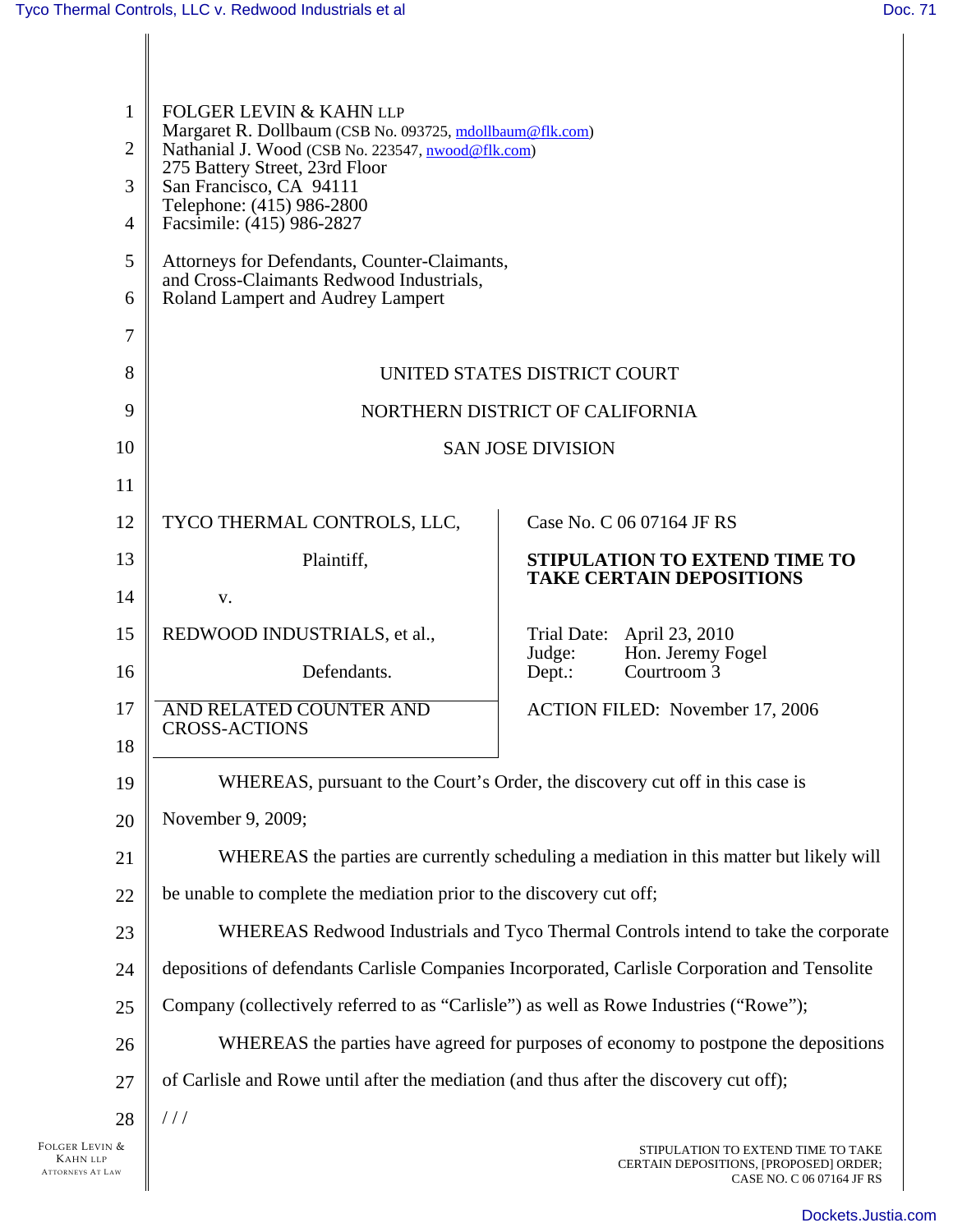| $\mathbf{1}$                                                 |                                                                                                   | IT IS HEREBY STIPULATED THAT, pursuant to Federal Rule of Civil Procedure 29,                                      |  |
|--------------------------------------------------------------|---------------------------------------------------------------------------------------------------|--------------------------------------------------------------------------------------------------------------------|--|
| $\overline{2}$                                               | the parties to the above-titled action request that the Court authorize Redwood Industrials and   |                                                                                                                    |  |
| 3                                                            | Tyco Thermal Controls to take the corporate depositions of Rowe and Carlisle after the discovery  |                                                                                                                    |  |
| $\overline{4}$                                               | cut off, provided the depositions are noticed to be taken not later than 60 days before the trial |                                                                                                                    |  |
| 5                                                            | date.                                                                                             |                                                                                                                    |  |
| 6                                                            | SO STIPULATED.                                                                                    |                                                                                                                    |  |
| $\tau$                                                       |                                                                                                   |                                                                                                                    |  |
| 8                                                            | Dated: September 18, 2009                                                                         | STANZLER, FUNDERBURK & CASTELLON LLP                                                                               |  |
| 9                                                            |                                                                                                   |                                                                                                                    |  |
| 10                                                           |                                                                                                   | /s/ Jordan S. Stanzler<br>Jordan S. Stanzler                                                                       |  |
| 11                                                           |                                                                                                   | <b>Counsel for Plaintiff</b>                                                                                       |  |
| 12                                                           |                                                                                                   | TYCO THERMAL CONTROLS, LLC                                                                                         |  |
| 13                                                           | Dated: September 18, 2009                                                                         | <b>FOLGER LEVIN &amp; KAHN LLP</b>                                                                                 |  |
| 14                                                           |                                                                                                   |                                                                                                                    |  |
| 15                                                           |                                                                                                   | /s/ Margaret R. Dollbaum<br>Margaret R. Dollbaum                                                                   |  |
| 16                                                           |                                                                                                   | Counsel for Defendants, Counter-claimants and<br>Cross-defendants REDWOOD INDUSTRIALS,                             |  |
| 17                                                           |                                                                                                   | ROLAND LAMPERT and AUDREY LAMPERT                                                                                  |  |
| 18                                                           | Dated: September 18, 2009                                                                         | <b>GORDON &amp; REES LLP</b>                                                                                       |  |
| 19                                                           |                                                                                                   |                                                                                                                    |  |
| 20                                                           |                                                                                                   | /s/ Mordecai D. Boone<br>Mordecai D. Boone                                                                         |  |
| 21                                                           |                                                                                                   | <b>Counsel for Cross-defendant, Cross-claimant</b><br>ROWE INDUSTRIES, INC.                                        |  |
| 22                                                           |                                                                                                   |                                                                                                                    |  |
| 23                                                           |                                                                                                   |                                                                                                                    |  |
| 24                                                           |                                                                                                   |                                                                                                                    |  |
| 25                                                           |                                                                                                   |                                                                                                                    |  |
| 26                                                           |                                                                                                   |                                                                                                                    |  |
| 27                                                           |                                                                                                   |                                                                                                                    |  |
| 28                                                           |                                                                                                   |                                                                                                                    |  |
| Folger Levin &<br><b>KAHN LLP</b><br><b>ATTORNEYS AT LAW</b> |                                                                                                   | STIPULATION TO EXTEND TIME TO TAKE<br>$-2-$<br>CERTAIN DEPOSITIONS, [PROPOSED] ORDER;<br>CASE NO. C 06 07164 JF RS |  |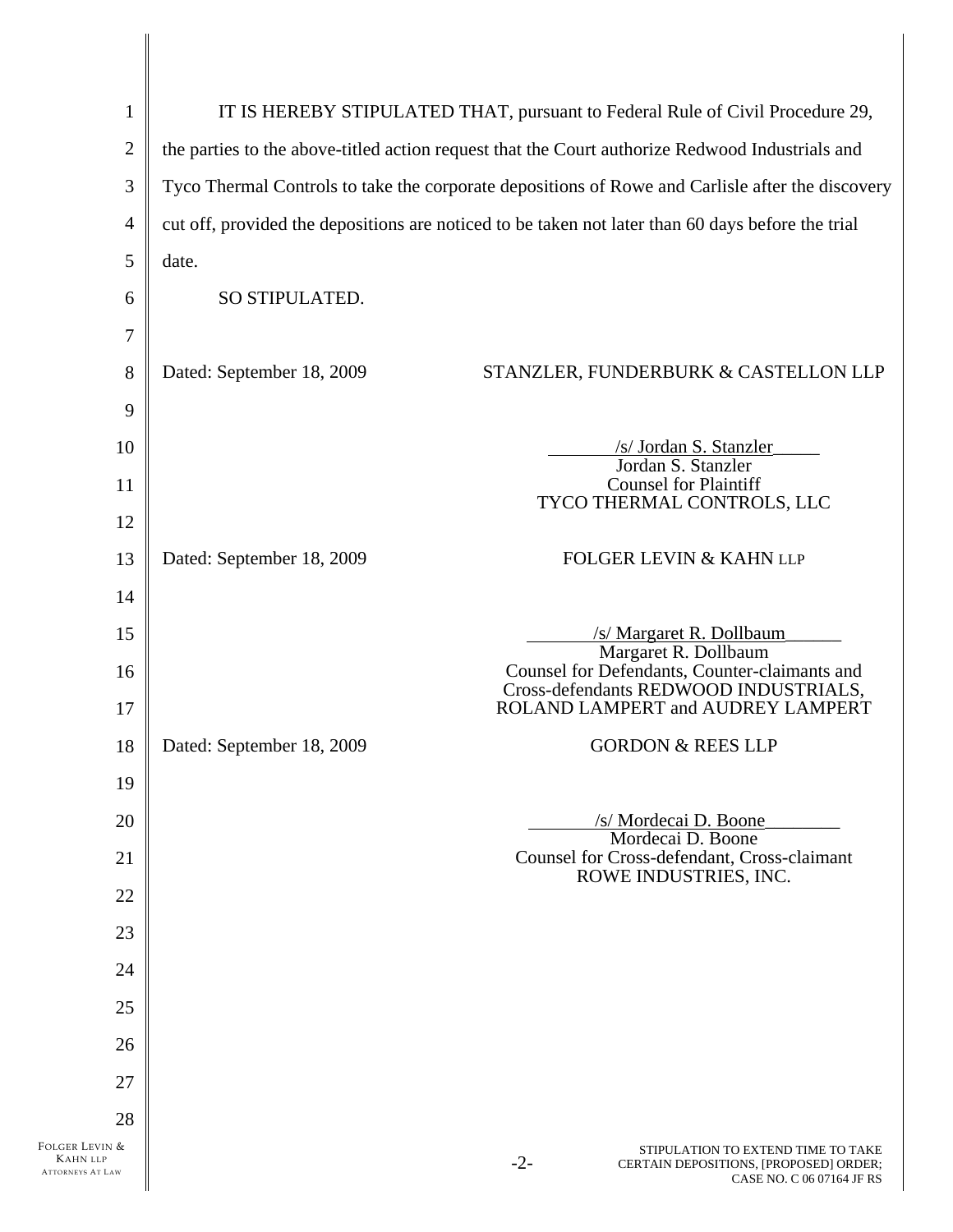| $\mathbf{1}$                                                 | Dated: September 18, 2009 |      | LEWIS BRISBOIS BISGAARD & SMITH LLP                                                                                |
|--------------------------------------------------------------|---------------------------|------|--------------------------------------------------------------------------------------------------------------------|
| $\sqrt{2}$                                                   |                           |      |                                                                                                                    |
| $\mathfrak{Z}$                                               |                           |      | /s/ Paul A. Desrochers<br>Paul A. Desrochers                                                                       |
| $\overline{4}$                                               |                           |      | Glenn A. Friedman<br>Counsel for Defendants, Cross-Defendants                                                      |
| $\mathfrak{S}$                                               |                           |      | and Cross-Claimants CARLISLE COMPANIES<br>INCORPORATED, CARLISLE CORPORATION and                                   |
| 6                                                            |                           |      | TENSOLITE COMPANY, sued erroneously herein as<br>TENSOLITE INSULATED WIRE PACIFIC                                  |
| $\overline{7}$                                               |                           |      | DIVISION, INC. and TENSOLITE<br><b>INSULATEDWIRE CO.</b>                                                           |
| 8                                                            |                           |      |                                                                                                                    |
| 9                                                            | <b>IT IS SO ORDERED</b>   |      |                                                                                                                    |
| 10                                                           |                           |      |                                                                                                                    |
| 11                                                           | DATED: $10/5$             | 2009 | HON. JEREM <sup>Y</sup> FOGEL                                                                                      |
| 12                                                           |                           |      | UNITED STATES <sup>DISTRICT</sup> JUDGE                                                                            |
| 13<br>14                                                     |                           |      |                                                                                                                    |
| 15                                                           | 78072\8001\667703.2       |      |                                                                                                                    |
| 16                                                           |                           |      |                                                                                                                    |
| 17                                                           |                           |      |                                                                                                                    |
| 18                                                           |                           |      |                                                                                                                    |
| 19                                                           |                           |      |                                                                                                                    |
| 20                                                           |                           |      |                                                                                                                    |
| 21                                                           |                           |      |                                                                                                                    |
| 22                                                           |                           |      |                                                                                                                    |
| 23                                                           |                           |      |                                                                                                                    |
| 24                                                           |                           |      |                                                                                                                    |
| 25                                                           |                           |      |                                                                                                                    |
| 26                                                           |                           |      |                                                                                                                    |
| 27                                                           |                           |      |                                                                                                                    |
| 28                                                           |                           |      |                                                                                                                    |
| FOLGER LEVIN &<br><b>KAHN LLP</b><br><b>ATTORNEYS AT LAW</b> |                           |      | STIPULATION TO EXTEND TIME TO TAKE<br>$-3-$<br>CERTAIN DEPOSITIONS, [PROPOSED] ORDER;<br>CASE NO. C 06 07164 JF RS |